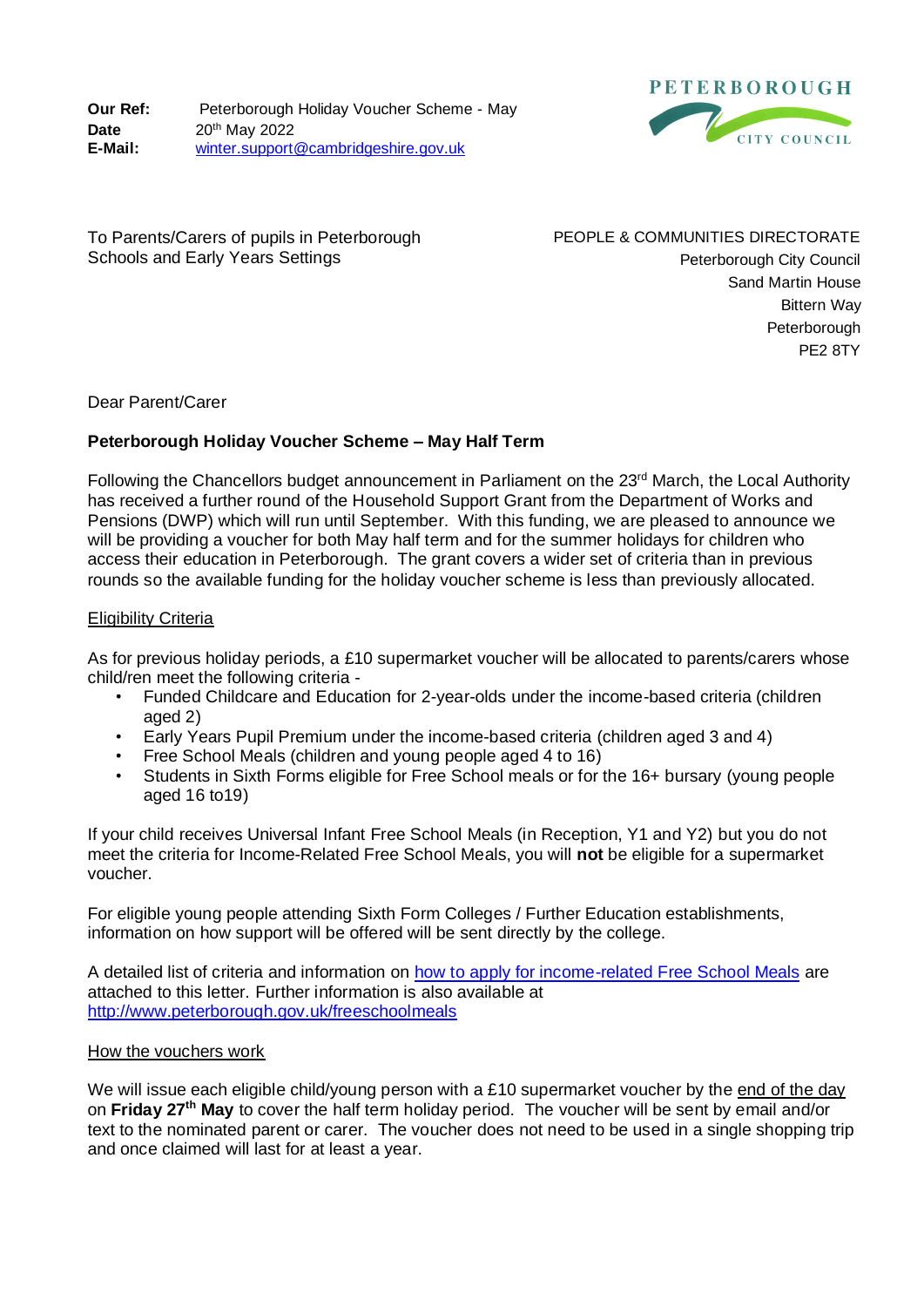If your child is eligible for income-related Free School Meals, or any of the other criteria listed above, on or before the 24<sup>th</sup> May, they will automatically receive a voucher for the May half term holiday. Any children who become eligible up until the 6<sup>th</sup> June 2022 will receive a voucher. This will be sent as and when we are notified of this change in circumstance.

Details of the supermarkets which will accept the vouchers and how the voucher scheme works can be found in the frequently asked questions document sent with this letter. As a result of the conditions of the grant, **all** unclaimed May half term vouchers will be withdrawn on the **8 th July**. Once you select a supermarket, the voucher will not be withdrawn and will be valid in line with the date on the voucher claimed. If you **do not** wish to receive the food vouchers, please let your school or setting know as soon as possible so that we can reallocate them. If you would like information and ideas on how to eat more healthily as a family, NHS Change4life has lots of useful information [https://www.nhs.uk/change4life/recipes.](https://www.nhs.uk/change4life/recipes)

If your child was eligible on or before the 24<sup>th</sup> May and you have not received your voucher by 6pm **on Friday 27th May** or have any queries about this scheme, please contact [winter.support@cambridgeshire.gov.uk.](mailto:winter.support@cambridgeshire.gov.uk) Please include in any correspondence the name of your child, their date of birth and which education establishment they attend. This will avoid a delay in responding to your query.

### Holiday Activities and Food (HAF) Scheme – Summer Holidays

Children and young people in reception - year 11 can access a fully-funded place (16 sessions) at one of the HAF provisions in the summer holidays. To be eligible children must be in receipt of benefit related free school meals. The HAF provisions provide a range of physical and enriching activities and a meal. Bookings for the summer holidays open on the 20<sup>th</sup> June and a list of providers will be available from that date via this link:

<https://fis.peterborough.gov.uk/kb5/peterborough/directory/family.page?familychannel=1>

Parents/carers book a place directly with their chosen provider. Any queries please contact [haf@peterborough.gov.uk](mailto:haf@peterborough.gov.uk)

Yours sincerely,

Councillor Lynne Ayres Cabinet Member for Children's Services, Education, Skills and the University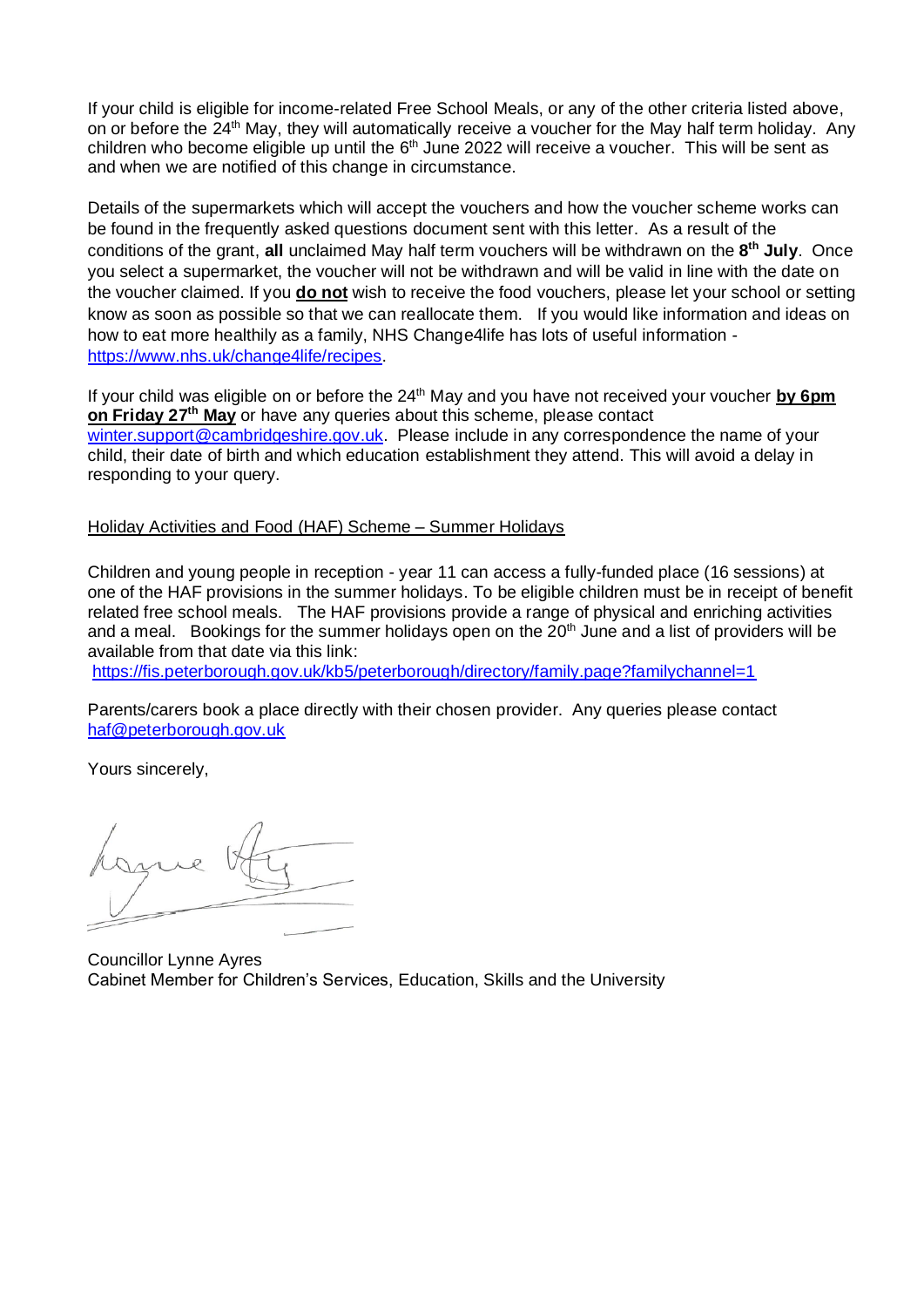

### **Appendix 1 – Eligibility for Direct Voucher Scheme**

Parents eligible for Funded Childcare and Education for 2-year-olds under the income-based criteria (children aged 2)

In order to qualify you must be in receipt of one of the following benefits:

- Income Support
- Income-based Jobseeker's Allowance (JSA)
- Income-related Employment and Support Allowance (ESA)
- Universal Credit, and your household income is £15,400 a year or less after tax, not including benefit payments
- Tax credits, and your household income is £16,190 a year or less before tax
- The guaranteed element of Pension Credit
- The Working Tax Credit 4-week run on (the payment you get when you stop qualifying for Working Tax Credit)

### <https://www.gov.uk/help-with-childcare-costs/free-childcare-2-year-olds>

## Parents eligible for Early Years Pupil Premium under the income-based criteria (children aged 3 and 4)

In order to qualify you must be in receipt of one of the following

### benefits:

- Income [Support](https://www.gov.uk/income-support)
- Income-based [Jobseeker's](https://www.gov.uk/jobseekers-allowance) Allowance
- Income-related [Employment](https://www.gov.uk/employment-support-allowance) and Support Allowance
- Support under part six of the [Immigration](http://www.legislation.gov.uk/ukpga/1999/33/part/VI) and Asylum Act 1999
- The quaranteed element of State [Pension](https://www.gov.uk/pension-credit) Credit
- Child Tax [Credit](https://www.gov.uk/child-tax-credit) (provided you are not also entitled to [Working](https://www.gov.uk/working-tax-credit) Tax [Credit\)](https://www.gov.uk/working-tax-credit) and have an annual gross income of no more than £16,190
- [Working](https://www.gov.uk/working-tax-credit) Tax Credit run-on, which is paid for 4 weeks after you stop qualifying for Working Tax Credit
- Universal Credit your household income must be less than £7,400 a year after tax not including any benefits you get

<https://www.gov.uk/get-extra-early-years-funding>

## Parents eligible for Free School Meals (children and young people aged 4 to 16)

In order to qualify you must be in receipt of one of the following benefits:

- Income Support
- Income-based Jobseeker's Allowance
- Income-related Employment and Support Allowance
- Support under Part VI of the Immigration and Asylum Act 1999
- The guaranteed element of Pension Credit
- Child Tax Credit (provided you're not also entitled to Working Tax Credit and have an annual gross income of no more than £16,190)
- Working Tax Credit run-on paid for 4 weeks after you stop qualifying for Working Tax Credit
- Universal Credit if you applied on or after 1 April 2018 your household income must be less than £7,400 a year (after tax and not including any benefits you get)

Children who get paid these benefits directly, instead of through a parent or guardian, can also get Free School Meals.

If you wish to apply for a Free school meal, please apply online at [http://cambridgeshire-](http://cambridgeshire-self.achieveservice.com/service/Apply_for_Education_Welfare_Benefits)

[self.achieveservice.com/service/Apply\\_for\\_Education\\_Welfare\\_Benefits](http://cambridgeshire-self.achieveservice.com/service/Apply_for_Education_Welfare_Benefits)